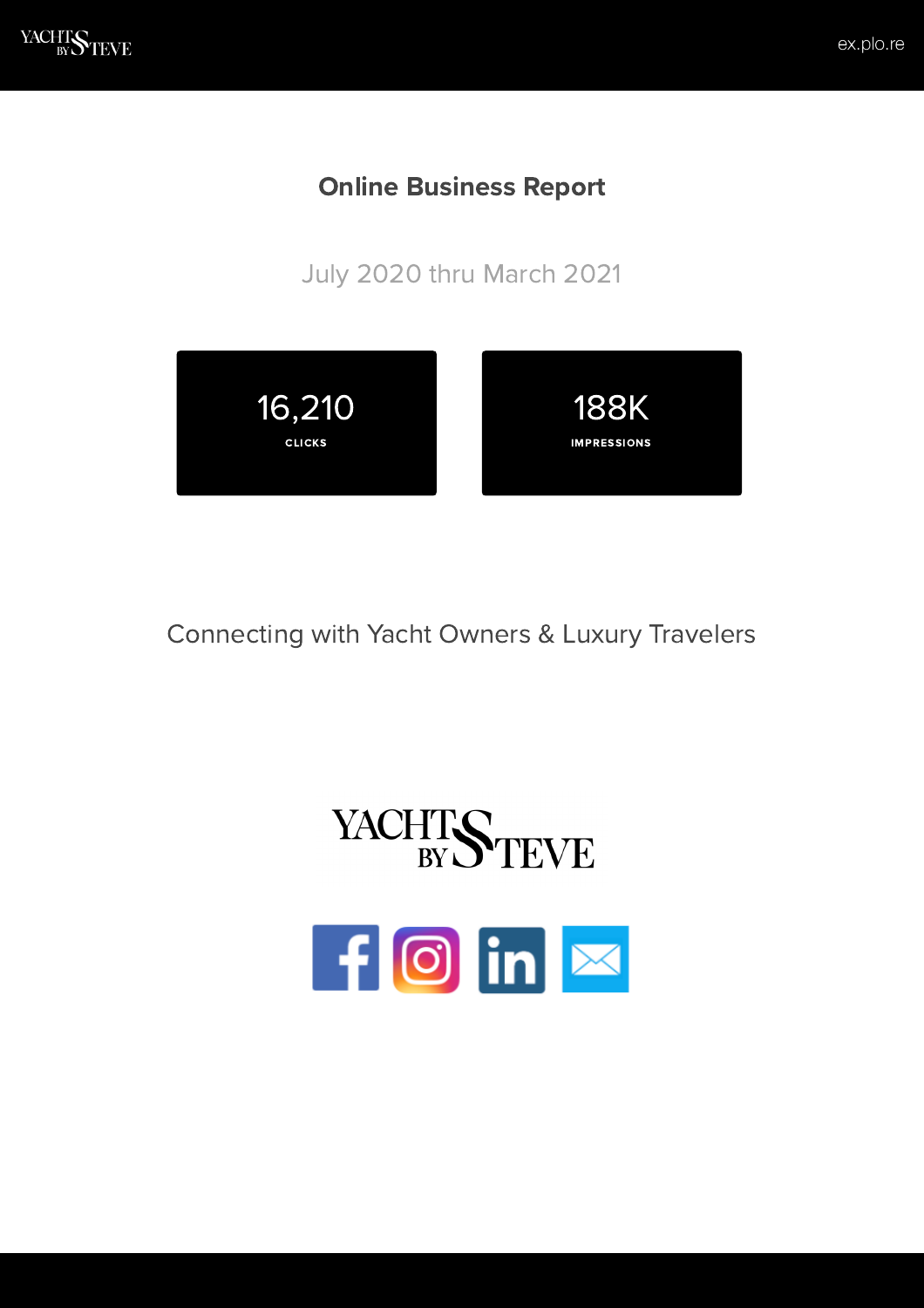### Audience Insights

Connecting with people that are actively looking at yacht ownership and charters across Google & Facebook.

#### Top Locations of Users

|                      | <b>Unique Page Impressions</b> |
|----------------------|--------------------------------|
| New York, NY, US     | 45,133                         |
| Miami, FL, US        | 24,759                         |
| Los Angeles, CA, US  | 19,687                         |
| Houston, TX, US      | 12,043                         |
| <b>Madrid, Spain</b> | 11,190                         |
| Chicago, IL, US      | 9,756                          |
| San Diego, CA, US    | 8,489                          |
| Dallas, TX, US       | 5,638                          |
| Boston, MA, US       | 5,125                          |
| Rome, Lazio, Italy   | 4,727                          |

# Generating Thousands of Clicks

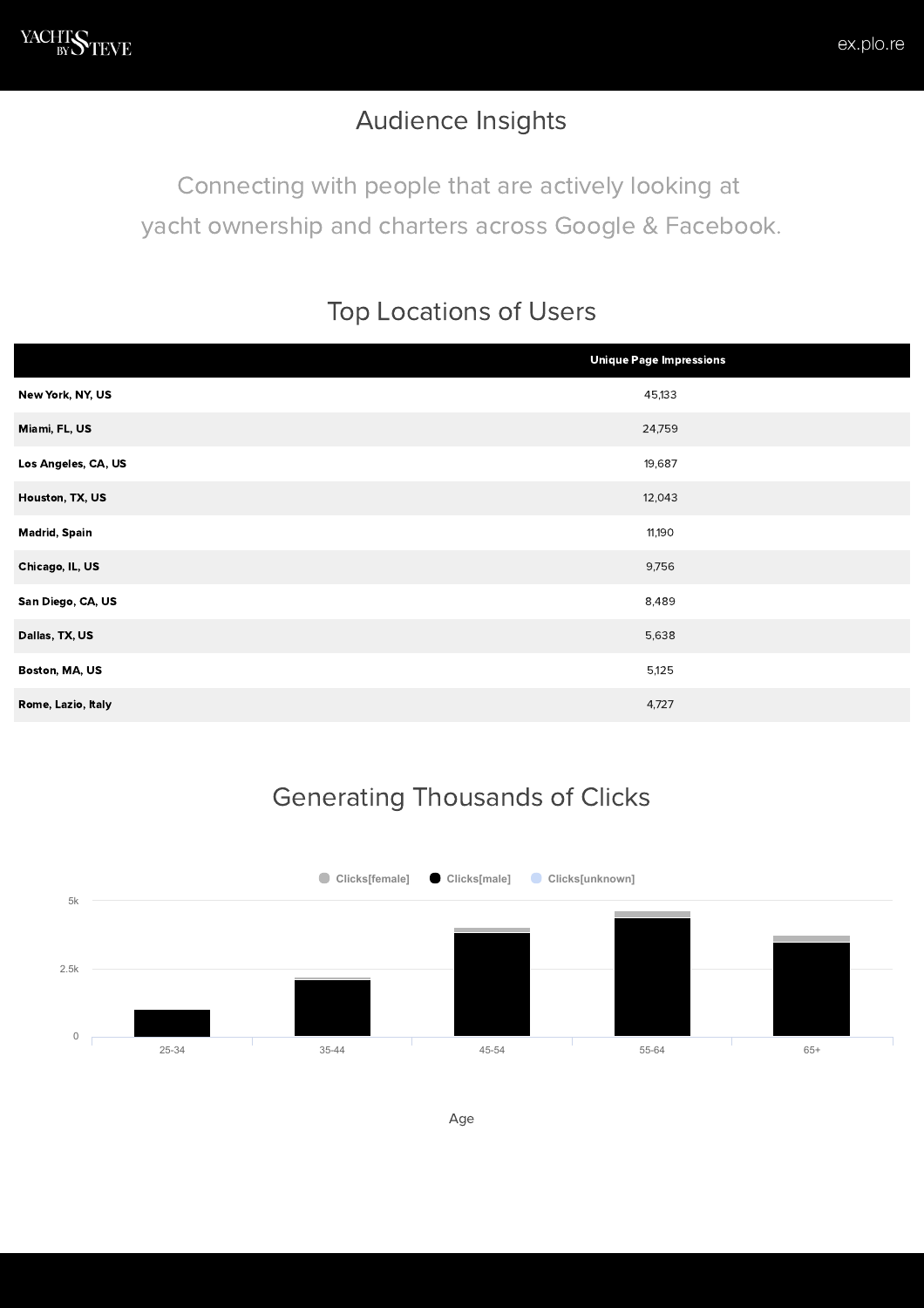### Engaging Content

A powerful blend of yachting lifestyle and available inventory...

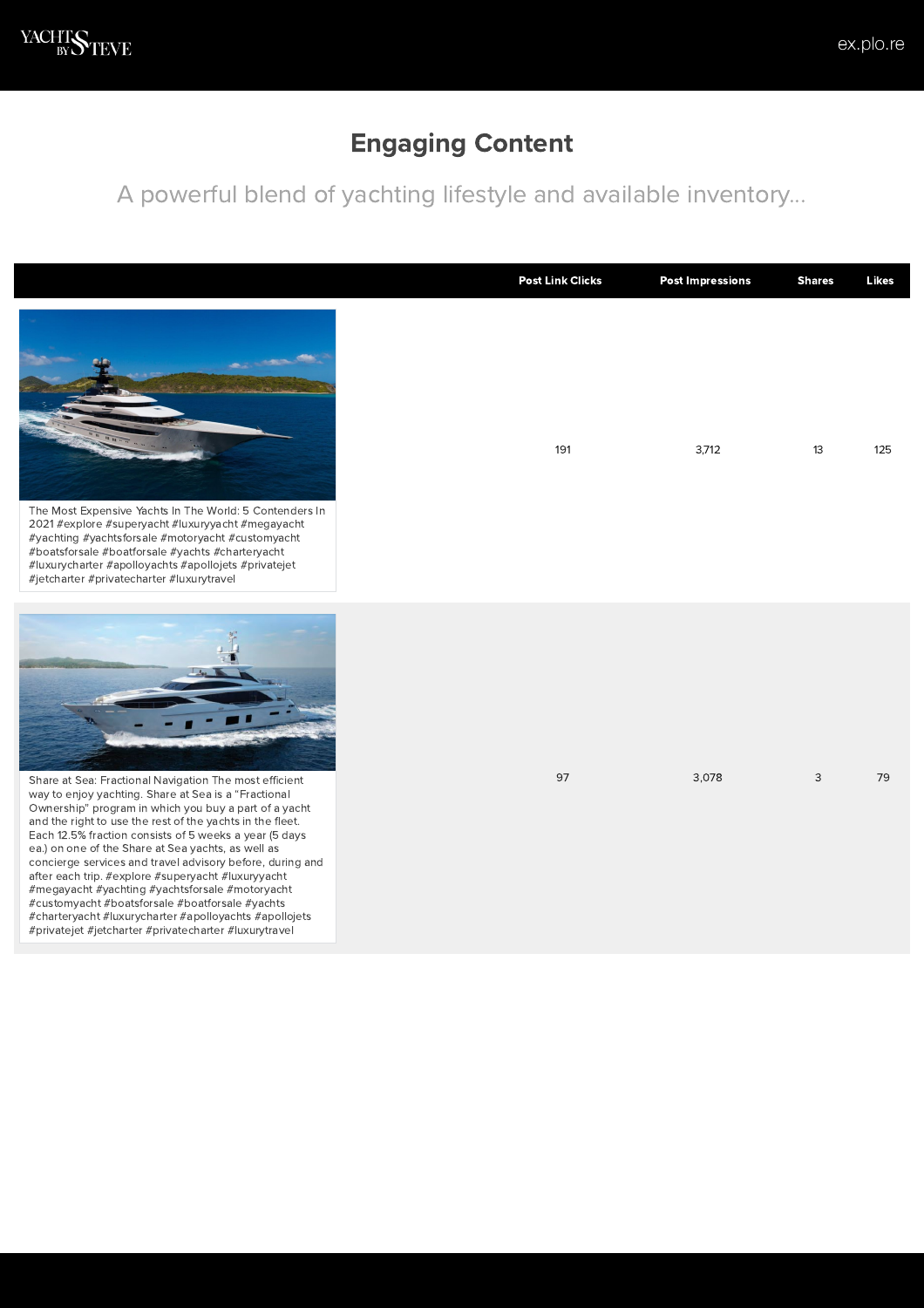

#yachtshow

|                                                                                                                                                                                                                                                                                           | <b>Post Link Clicks</b> | <b>Post Impressions</b> | <b>Shares</b> | Likes |
|-------------------------------------------------------------------------------------------------------------------------------------------------------------------------------------------------------------------------------------------------------------------------------------------|-------------------------|-------------------------|---------------|-------|
|                                                                                                                                                                                                                                                                                           | 77                      | 2,145                   | 3             | 16    |
| Yachting is an amazing way to create lifelong memories.<br>Likewise, finding the best yacht for your adventures<br>should be fun. Here are several guidelines that can help<br>you in your search. #explore #yachtsearch #iyba<br>#yachtsforsale #luxuryyacht #boatsforsale #yachtbrokers |                         |                         |               |       |

#### Strategically placed on all devices across Facebook, Instagram and the web.

|            | <b>Clicks</b> | <b>Impressions</b> | <b>Post Likes</b> |
|------------|---------------|--------------------|-------------------|
| mobile_app | 12,506        | 125,322            | 6,041             |
| mobile_web | 1,329         | 16,101             | 160               |
| desktop    | 118           | 949                | 47                |



**iphone - facebook - feed android\_smartphone - facebook - feed ipad - facebook - feed iphone - instagram - feed**